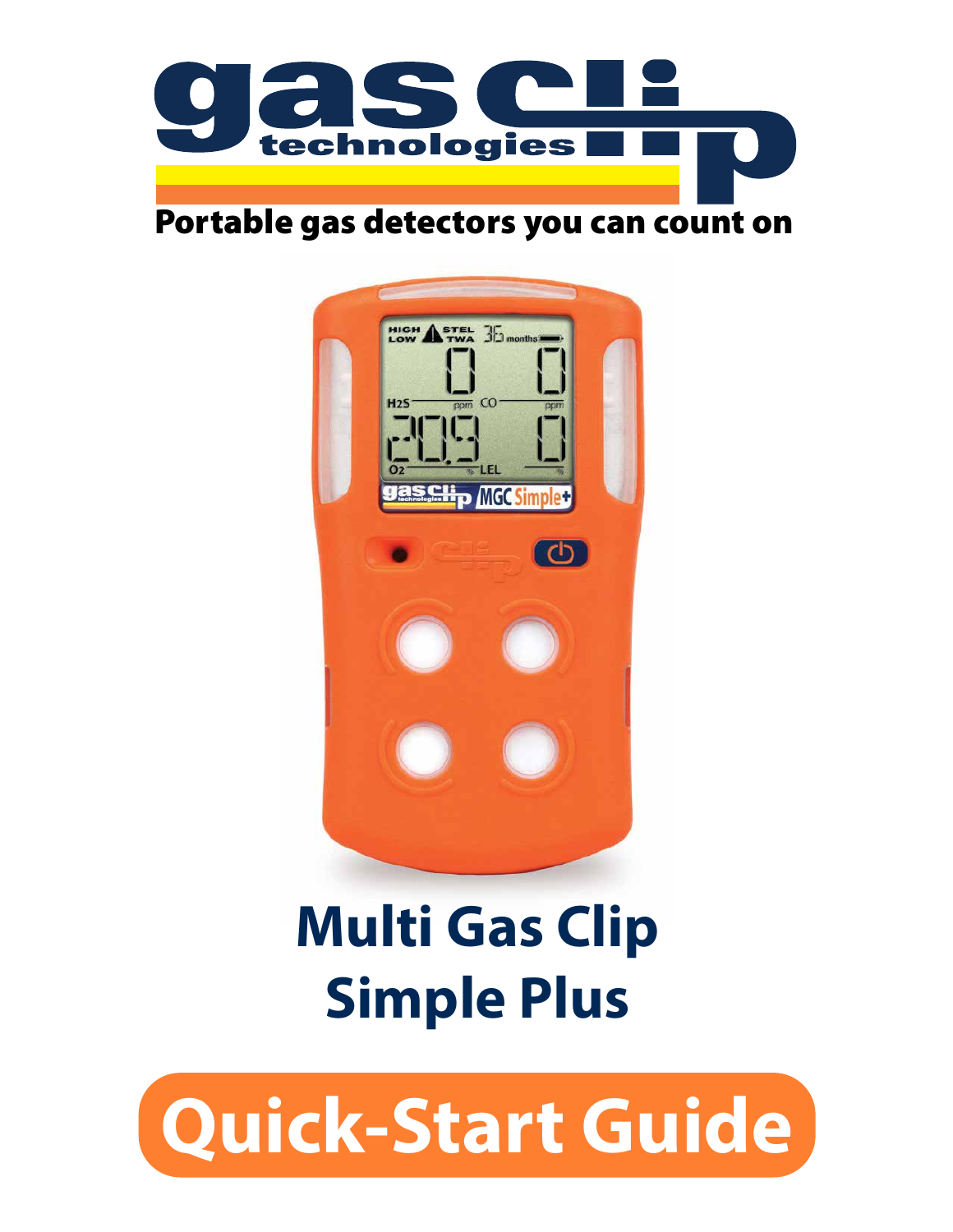# **READ FIRST BEFORE OPERATION**

The **Multi Gas Clip Simple Plus** is a personal safety device designed to detect the presence of hydrogen sulfide (H2S), carbon monoxide (CO), oxygen (O2) and combustible gases (LEL). Before operation, ensure that you have been properly trained on the use of the detector and the appropriate actions to take in the event of an alarm condition.



When a Gas Reading (5) exceeds its alarm threshold, the detector will go into visual, vibrating and audible alarm. On the display, the  $\triangle$  icon will appear beside the Alarm Condition (1) and the associated Gas Identifier (6) will flash off and on continuously.

*Warning - Users must familiarize themselves with the icons in both alarm and non-alarm states.*

*Warning - If the display is missing icons, or cannot be clearly read, discontinue use and contact Gas Clip Technologies.*

*Warning* **-** *The IR LEL sensor will not detect hydrogen (H2) or acetylene (C2H2) gases however, due to their cross-sensitive nature, the CO sensor will go into alarm well below 10% LEL.*

| <b>Sensor</b>    | <b>LOW</b> | <b>HIGH</b> | <b>TWA</b> | <b>STEL</b> |
|------------------|------------|-------------|------------|-------------|
| H <sub>2</sub> S | 10 ppm     | 15 ppm      | 10 ppm     | 15 ppm      |
| <b>CO</b>        | 35 ppm     | $200$ ppm   | 35 ppm     | 50 ppm      |
| O <sub>2</sub>   | 19.5%      | 23.5%       |            |             |
| LEL              | 10%        | 20%         |            |             |

#### **Factory Default Alarms**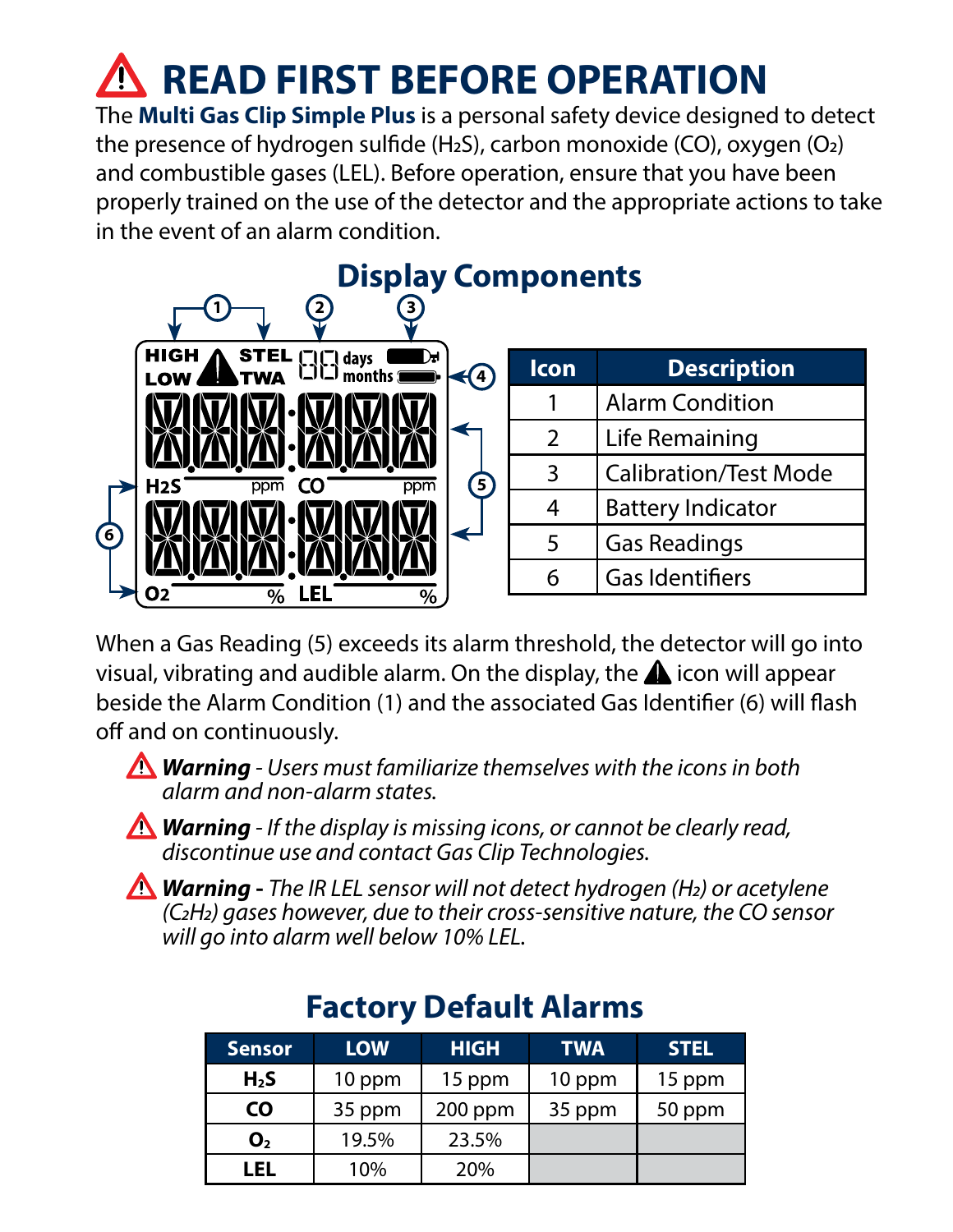# **Turning On the Detector**

Once activated, the detector will run continuously for 36 months. To activate, press and briefly hold down the power/menu button. Once activated, the detector will begin to display Gas Readings (5) immediately. Each Gas Identifier (6) will show a chasing "0" for the Gas Reading (5) while it is stabilizing and self-testing. Once all Gas Identifiers (6) have completed the warm up and stabilization sequence, <65 seconds, the detector is ready to detect all applicable gases. Display will show:



*Warning - Before each use, check that all sensor and alarm ports are clear of any debris or obstructions.*

### **Bump Testing and Calibrating**

These operations can be performed manually or automatically using the **MGC Simple Clip Dock**. Refer to the **Multi Gas Clip Simple Plus User's Manual** for instructions.

#### **Auto Zeroing**

Continuously hold down the power/menu button to auto zero the detector. Display will show "ZERO" and count down from 3 to 1, followed by "ZERO OK". Release button when display shows "ZERO OK". The display will change to "AUTO ZERO". Wait a few seconds, then press the button briefly when display shows "APPLY GAS". Detector has been successfully auto zeroed.





- *Warning DO NOT auto zero the detector in a combustible atmosphere.*
- *Warning DO NOT auto zero in temperatures above 104°F (40°C) or below 32°F (0°C).*